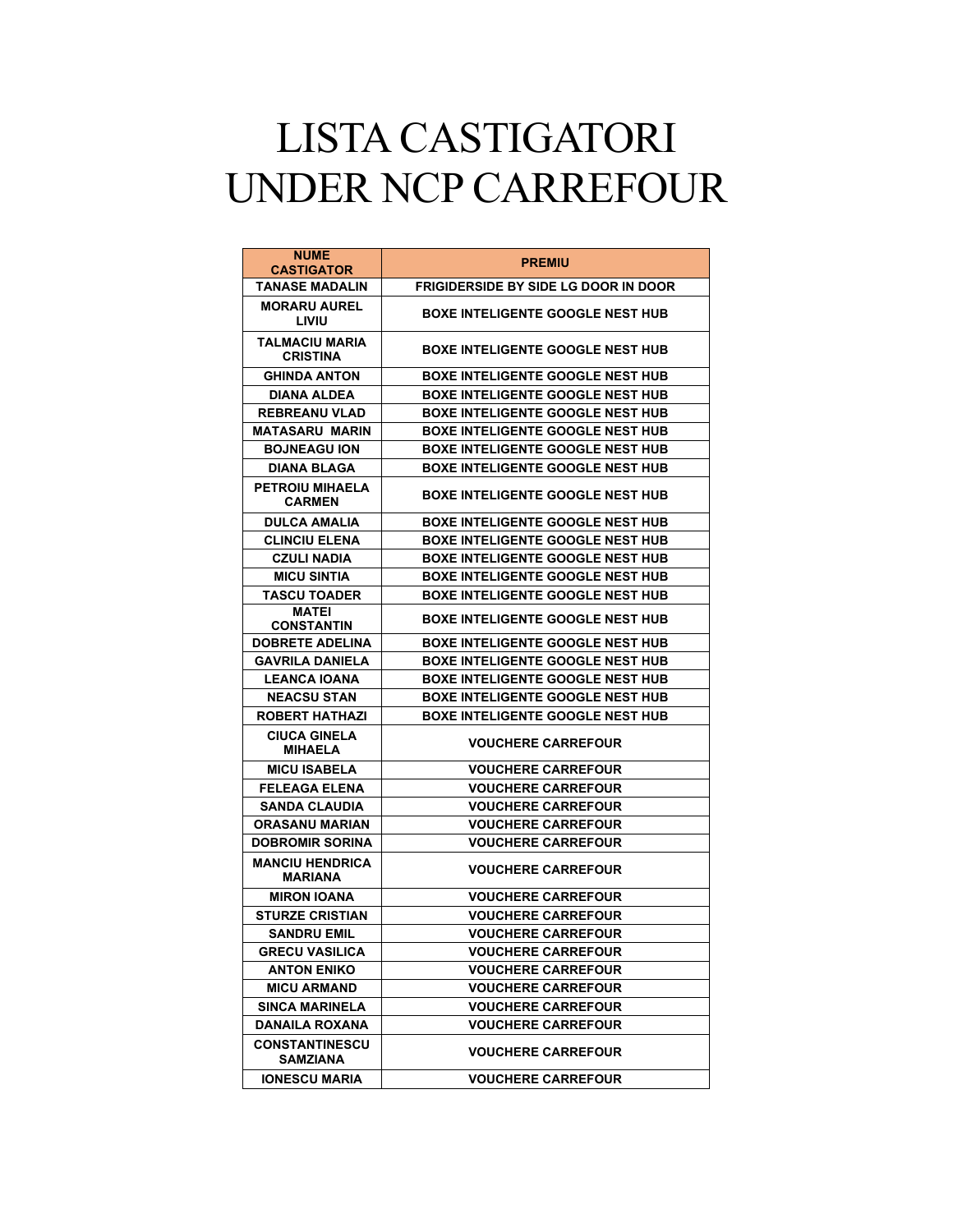| KASSAI TIBOR<br><b>NORBERT</b>                  | <b>VOUCHERE CARREFOUR</b> |
|-------------------------------------------------|---------------------------|
| <b>PIRCALABELU</b><br><b>ZENOVIA</b>            | <b>VOUCHERE CARREFOUR</b> |
| <b>LUTA RODICA</b>                              | <b>VOUCHERE CARREFOUR</b> |
| <b>BOJNEAGU ELENA</b>                           | <b>VOUCHERE CARREFOUR</b> |
| <b>GHINDA ANTON</b>                             | <b>VOUCHERE CARREFOUR</b> |
| <b>MIHAILESCU ADI</b>                           | <b>VOUCHERE CARREFOUR</b> |
| POPESCU DANIELA                                 | <b>VOUCHERE CARREFOUR</b> |
| <b>DOBRETE</b><br><b>GHEORGHE</b>               | <b>VOUCHERE CARREFOUR</b> |
| <b>TRANDAFIR</b><br><b>FLORENTINA</b>           | <b>VOUCHERE CARREFOUR</b> |
| <b>MORARU LUCIA</b><br><b>ADRIANA</b>           | <b>VOUCHERE CARREFOUR</b> |
| DITA IULIAN                                     | <b>VOUCHERE CARREFOUR</b> |
| <b>GOSEA MARIA</b>                              | <b>VOUCHERE CARREFOUR</b> |
| <b>SAS ILEANA</b>                               | <b>VOUCHERE CARREFOUR</b> |
| <b>MIHAI ILEANA</b>                             | <b>VOUCHERE CARREFOUR</b> |
| PIRCALABELU ION                                 | <b>VOUCHERE CARREFOUR</b> |
| <b>PAULA GIURGIU</b>                            | <b>VOUCHERE CARREFOUR</b> |
| <b>GHINTUIALA</b><br><b>TATIANA</b>             | <b>VOUCHERE CARREFOUR</b> |
| <b>HORATIU</b><br><b>REBREANU</b>               | <b>VOUCHERE CARREFOUR</b> |
| <b>MUNTEANU VIRGIL</b>                          | <b>VOUCHERE CARREFOUR</b> |
| <b>MOT CRISTINA</b>                             | <b>VOUCHERE CARREFOUR</b> |
| <b>MARCU COSMIN</b>                             | <b>VOUCHERE CARREFOUR</b> |
| <b>REBREANU LUCIA</b>                           | <b>VOUCHERE CARREFOUR</b> |
| <b>MIHAI GHEORGHE</b>                           | <b>VOUCHERE CARREFOUR</b> |
| <b>ZIRBO BOGDAN</b>                             | <b>VOUCHERE CARREFOUR</b> |
| <b>STOICA ELENA</b>                             | <b>VOUCHERE CARREFOUR</b> |
| <b>IONITA LASZLO</b>                            | <b>VOUCHERE CARREFOUR</b> |
| <b>ENE ANA</b>                                  | <b>VOUCHERE CARREFOUR</b> |
| <b>NISTOR TEODOR</b>                            | <b>VOUCHERE CARREFOUR</b> |
| <b>TANASE</b><br>VICTORITA                      | <b>VOUCHERE CARREFOUR</b> |
| <b>GAINARU RODICA</b>                           | <b>VOUCHERE CARREFOUR</b> |
| <b>STRIMB DOINA</b>                             | <b>VOUCHERE CARREFOUR</b> |
| <b>ROMAN GEORGE</b>                             | <b>VOUCHERE CARREFOUR</b> |
| TELEJMAN<br><b>DANIELA</b><br><b>FLORENTINA</b> | <b>VOUCHERE CARREFOUR</b> |
| <b>BURCA FELIX</b>                              | <b>VOUCHERE CARREFOUR</b> |
| <b>TUPAN ELENA</b>                              | <b>VOUCHERE CARREFOUR</b> |
| <b>NICA ROBERT</b>                              | <b>VOUCHERE CARREFOUR</b> |
| <b>NICOLAESCU</b><br><b>TATIANA</b>             | <b>VOUCHERE CARREFOUR</b> |
| <b>DUMITRASCU</b><br><b>FLORENTIN</b>           | <b>VOUCHERE CARREFOUR</b> |
| <b>POPESCU BIANCA</b>                           | <b>VOUCHERE CARREFOUR</b> |
| <b>ZLOTA IONUT</b>                              | <b>VOUCHERE CARREFOUR</b> |
| PRECUP ONITA                                    | <b>VOUCHERE CARREFOUR</b> |
| <b>COVACI</b><br><b>CONSTANTIN</b>              | <b>VOUCHERE CARREFOUR</b> |
| <b>POPESCU ELENA</b>                            | <b>VOUCHERE CARREFOUR</b> |
|                                                 |                           |